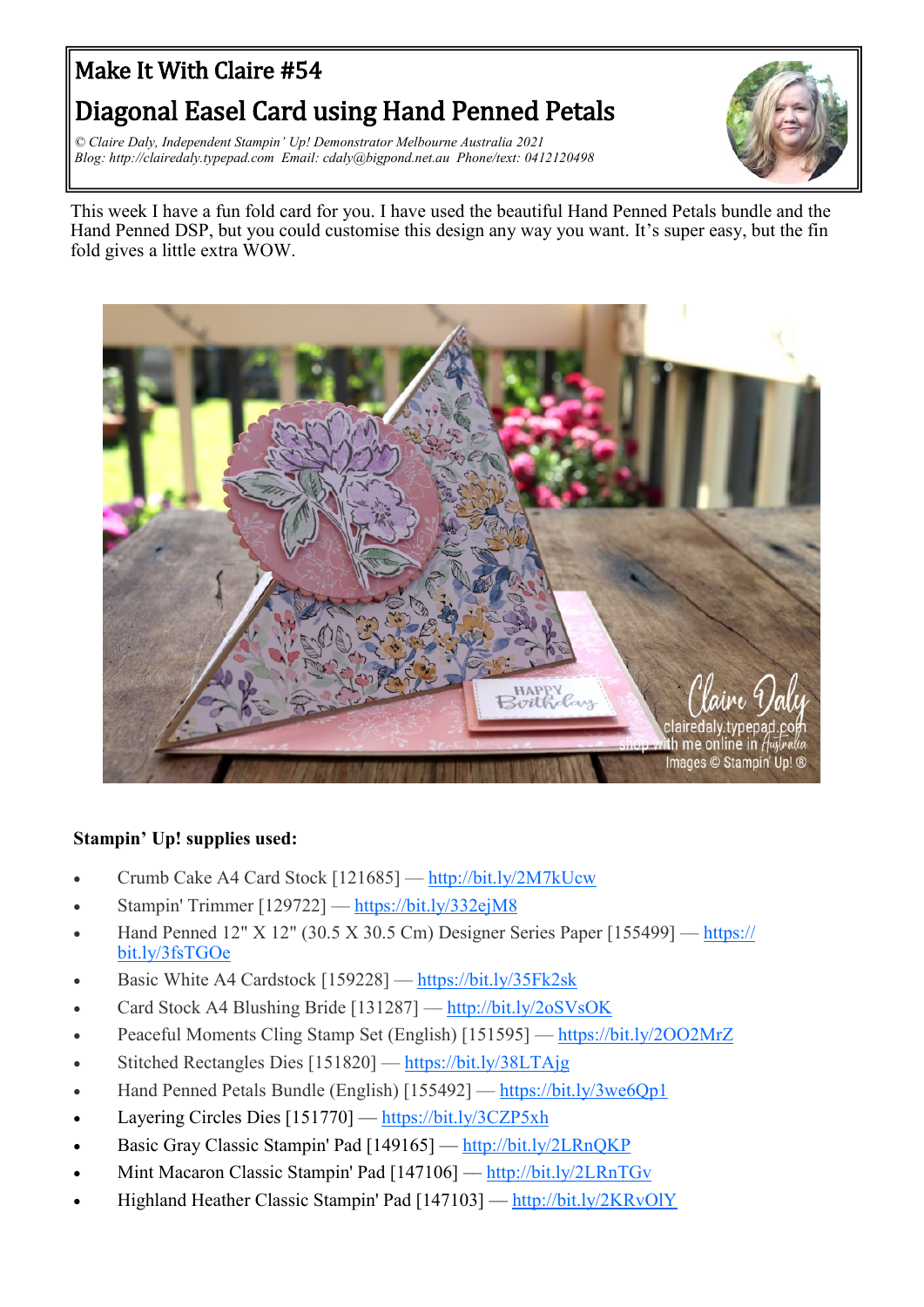## **Instructions**

We will be making the card just under 6" square (14.8cm square) so it can fit nicely in a 6x6" square envelope. These are available in stationery stores, or if you have our old envelope maker you can make your own.

- 1. Start with a piece of Crumb Cake cardstock 14.8 cm x 29.6 cm. Score in half on the long end so you end up with a 14.8cm square card.
- 2. Score the front of the card diagonally from the top right to the bottom left.

- 3. Cut a square of Hand Penned DSP 14.3cm square, and then cut in half diagonally.
- 4. Adhere each piece to the front of the card.



- 5. Cut a 14.3cm square of one of the more subtle reverse patterns of the DSP, and adhere this to the right hand inside piece of the card.
- 6. Cut a triangle of basic white cardstock (14.3cm on top and left side) and a triangle of DSP (14.3cm on left and bottom side) and adhere to the two sections of the left hand inside piece of the card.
- 7. Stamp you sentiment (mine is from Peaceful Moments stamp set and is stamped in Basic Gray) and cut out (I used the Stitched Rectangle Dies).
- 8. Cut a piece of coordinating cardstock that is 3mm larger on all sides.
- 9. Adhere both of these pieces with Dimensionals to the bottom right corner of the inside of the card (mine is 1cm away for the card edge on both sides). It's important to use Dimensionals so the card front has something to lean against.